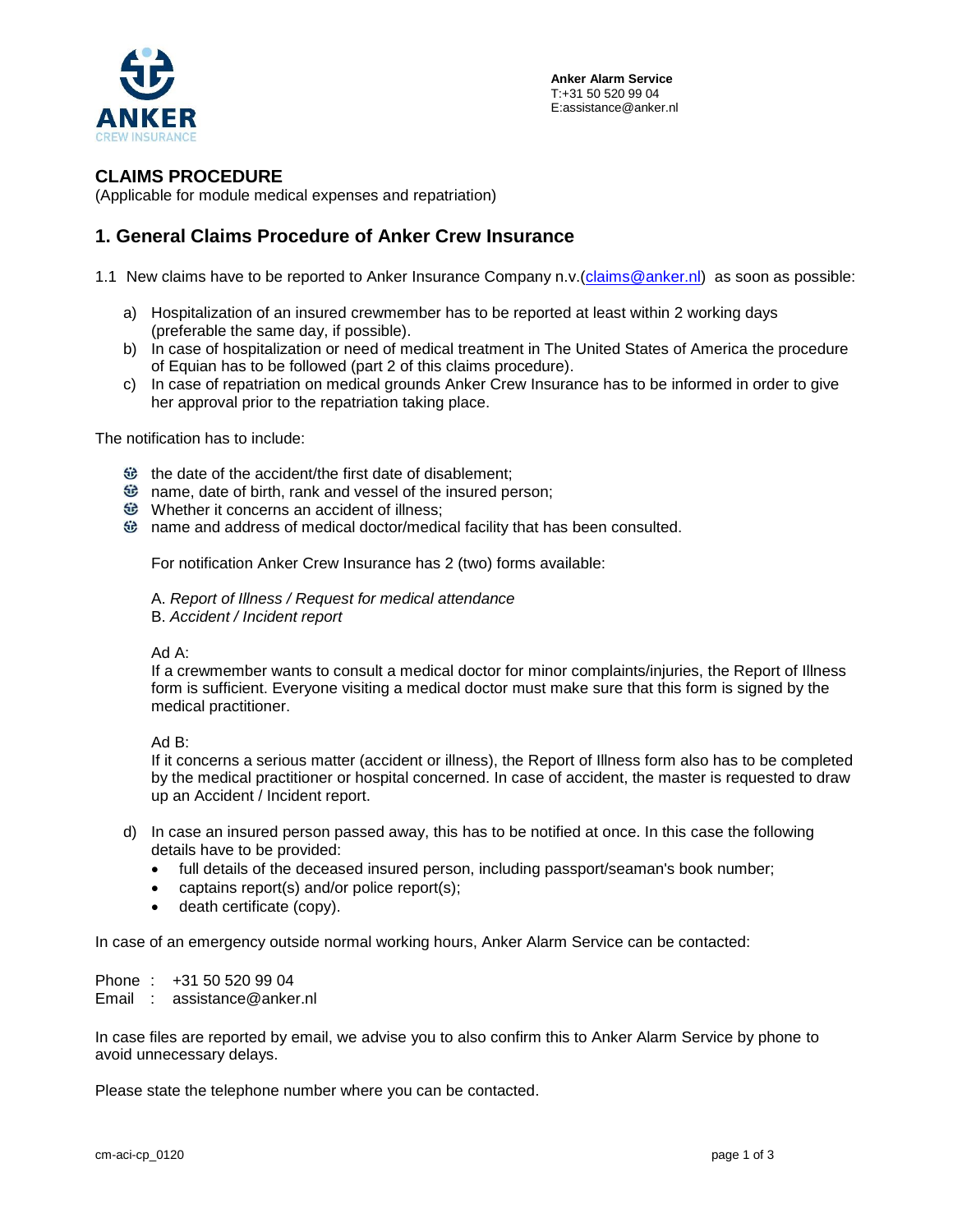

### **After treatment**

In order to handle your declaration of expenses properly, please send your declaration of expenses to: medex@anker.nl Forms and supporting invoices related to the treatment/declaration have to be added to the e-mail, all in accordance with the terms of cover. Anker Crew Insurance will handle your claim and look after reimbursement of the medical expenses.

- 1.2. At the discretion of Anker Crew Insurance a medical advisor may be appointed either to check the situation/status with the involved insured person and/or to contact the attending doctor(s).
- 1.3. As a result of the procedure under Sub. 1.2 the medical advisor will report the status/progress on a regular basis to Anker Crew Insurance. If necessary, the insured person involved will be examined by a medical doctor who is appointed by the medical advisor.
- 1.4. Recovery of the insured person involved has to be reported to Anker Crew Insurance and/or the medical advisor within five days.
- 1.5. At all times, the insured person involved is obliged to provide all necessary information about his status and/or treatment on request of the medical advisor of Anker Crew Insurance.

#### **Note:**

The above mentioned claim procedure forms an integral part of the terms of cover of the taken out insurances. In case the policy holder or an insured person fails to act upon the above mentioned instructions, Anker Crew Insurance has the right to reject the claim in question.

All reports / invoices have to be written in the English language or have to be properly translated in the English language. All declarations have to be submitted to Anker Crew Insurance in such a way that the declarations are clearly itemized so that it is obvious which reimbursements the Insurance Company must make.